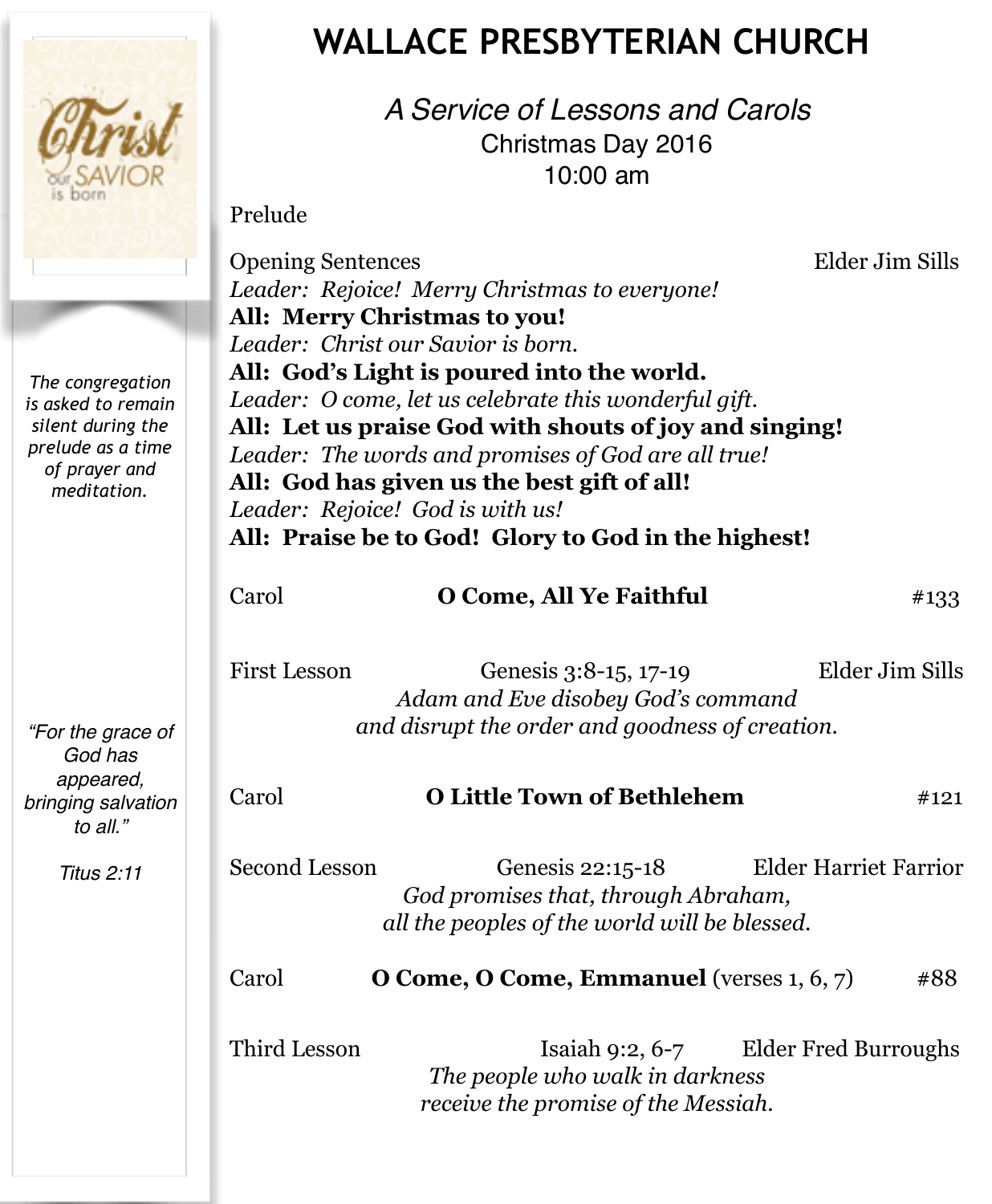| "She will bear a<br>son, and you are<br>to name him<br>Jesus, for he will<br>save his people<br>from their sins."<br><b>Matthew</b><br>1:21<br>The angel said<br>to them, "Do not<br>be afraid; for see<br>- I am bringing<br>you good news<br>of great joy for<br>all the people:<br>to you is born<br>this day in the<br>city of David a<br>Savior, who is<br>the Messiah, the<br>Lord."<br>Luke 2:10-11 | Carol                                                                                                                                                  | It Came Upon the Midnight Clear                                                              | #123               |
|------------------------------------------------------------------------------------------------------------------------------------------------------------------------------------------------------------------------------------------------------------------------------------------------------------------------------------------------------------------------------------------------------------|--------------------------------------------------------------------------------------------------------------------------------------------------------|----------------------------------------------------------------------------------------------|--------------------|
|                                                                                                                                                                                                                                                                                                                                                                                                            | <b>Fourth Lesson</b><br>Isaiah 11:1-4a, 6-9<br>Elder Curt Simpson<br>The Messiah will come from the root of Jesse<br>to restore the peace of creation. |                                                                                              |                    |
|                                                                                                                                                                                                                                                                                                                                                                                                            | Carol                                                                                                                                                  | <b>Joy to the World!</b>                                                                     | #134               |
|                                                                                                                                                                                                                                                                                                                                                                                                            | <b>Fifth Lesson</b><br>Elder Brenda Long<br>Luke 1:26-35, 38<br>An angel appears to Mary and announces<br>that she will bear a holy child.             |                                                                                              |                    |
|                                                                                                                                                                                                                                                                                                                                                                                                            | Carol                                                                                                                                                  | <b>Hark! The Herald Angels Sing</b>                                                          | #119               |
|                                                                                                                                                                                                                                                                                                                                                                                                            | <b>Sixth Lesson</b><br>Luke 2:1-7<br>Elder George Francis<br>Joseph and Mary travel to Bethlehem,<br>where Mary gives birth to her child.              |                                                                                              |                    |
|                                                                                                                                                                                                                                                                                                                                                                                                            | Carol                                                                                                                                                  | <b>Away in a Manger</b>                                                                      | #115               |
|                                                                                                                                                                                                                                                                                                                                                                                                            | Seventh Lesson<br>Luke 2:8-16<br><b>Elder Susan Walters</b><br>Angels appear to shepherds in the fields<br>and announce the birth of the Messiah.      |                                                                                              |                    |
|                                                                                                                                                                                                                                                                                                                                                                                                            | Carol                                                                                                                                                  | <b>Angels We Have Heard on High</b>                                                          | #113               |
|                                                                                                                                                                                                                                                                                                                                                                                                            | Feed Our Hungry Children/Backpack Ministry Offering                                                                                                    |                                                                                              |                    |
|                                                                                                                                                                                                                                                                                                                                                                                                            | Children's Sermon                                                                                                                                      | The Baby in the Manger                                                                       |                    |
|                                                                                                                                                                                                                                                                                                                                                                                                            | Elder Jim Sills<br>Eighth Lesson<br>Matthew 2:1-11<br>Magi from the East come seeking the Messiah<br>and offer gifts to the baby Jesus.                |                                                                                              |                    |
|                                                                                                                                                                                                                                                                                                                                                                                                            | Carol                                                                                                                                                  | We Three Kings of Orient Are                                                                 | #151               |
|                                                                                                                                                                                                                                                                                                                                                                                                            | Ninth Lesson                                                                                                                                           | John 1:1-14<br>The Word of God becomes flesh<br>and lives among us, full of grace and truth. | Dr. Philip Gladden |
|                                                                                                                                                                                                                                                                                                                                                                                                            | Carol                                                                                                                                                  | <b>Silent Night, Holy Night</b>                                                              | #122               |
|                                                                                                                                                                                                                                                                                                                                                                                                            | Prayers of the People with the Lord's Prayer                                                                                                           |                                                                                              |                    |

T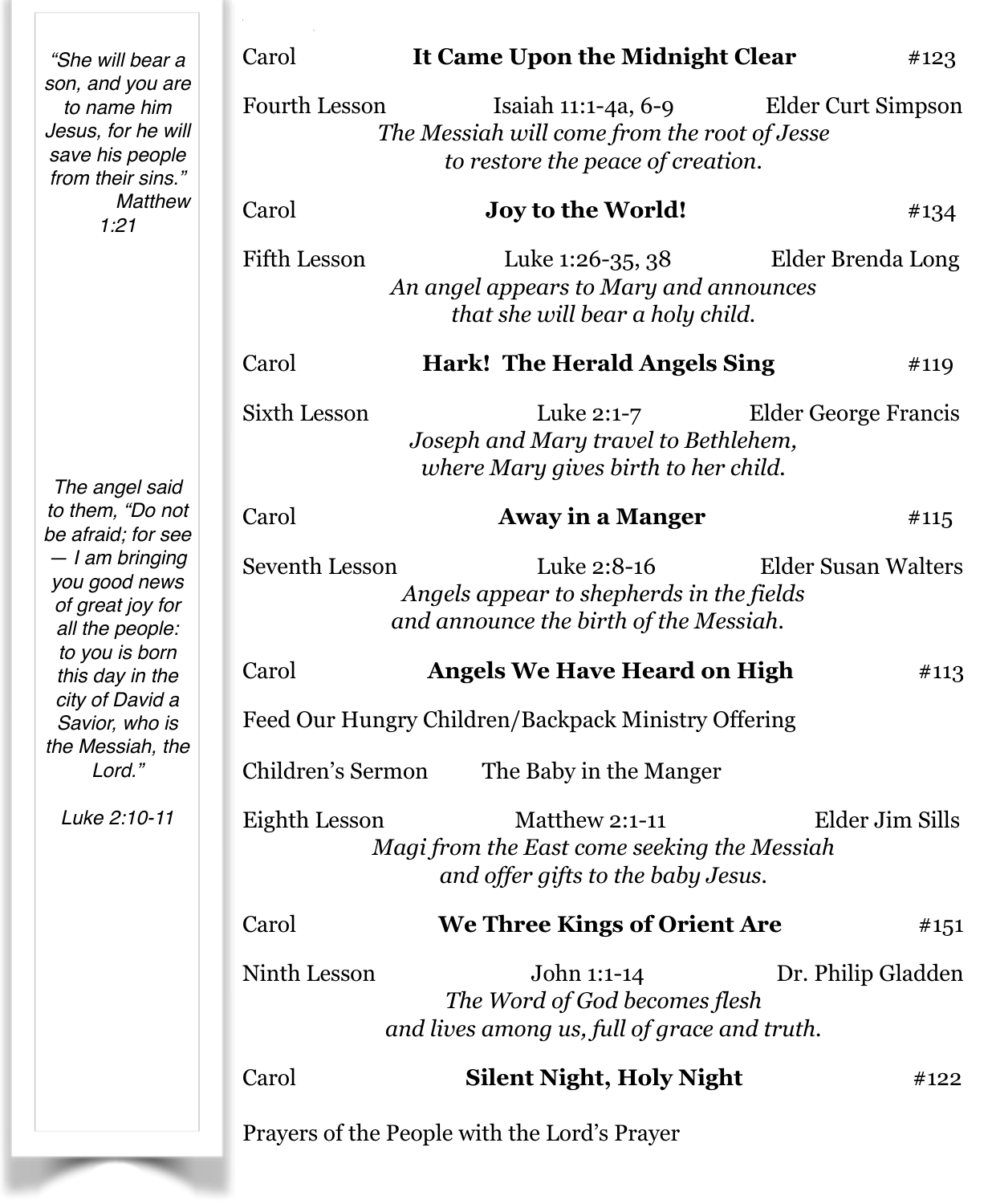*"Love has come: a light in the darkness! Love shines forth in the Bethlehem skies. See, all heaven has come to proclaim it; hear how their song of joy arises: Love! Born unto you, a Savior! Love! Love! Glory to God on high."*

*Glory to God, "Love Has Come"*

*"I will honor Christmas in my heart, and try to keep it all the year." Charles Dickens*

The Lord's Prayer

Our Father who art in heaven, hallowed be thy name. Thy kingdom come, thy will be done, on earth as it is in heaven. Give us this day our daily bread; and forgive us our debts, as we forgive our debtors; and lead us not into temptation, but deliver us from evil. For thine is the kingdom and the power and the glory, forever. Amen. Presentation of Tithes and Offerings

Doxology and Prayer of Dedication

## Carol **Go, Tell It on the Mountain**  $\#136$

#### Unison Benediction

*We who walked in darkness have seen a great light. We who lived in deepest night are lit up with a brilliant sight. Unto us a child is born, unto us a Son is given. The spread of his influence and of his peace will never end. Therefore, let us go out into the world with great joy.* 

*The grace of Bethlehem's matchless Child, the love of the God who never ceases to amaze, and the fellowship of the Spirit who never wearies, will be with us this day and evermore. Thanks be to God!* 

# MERRY CHRISTMAS!